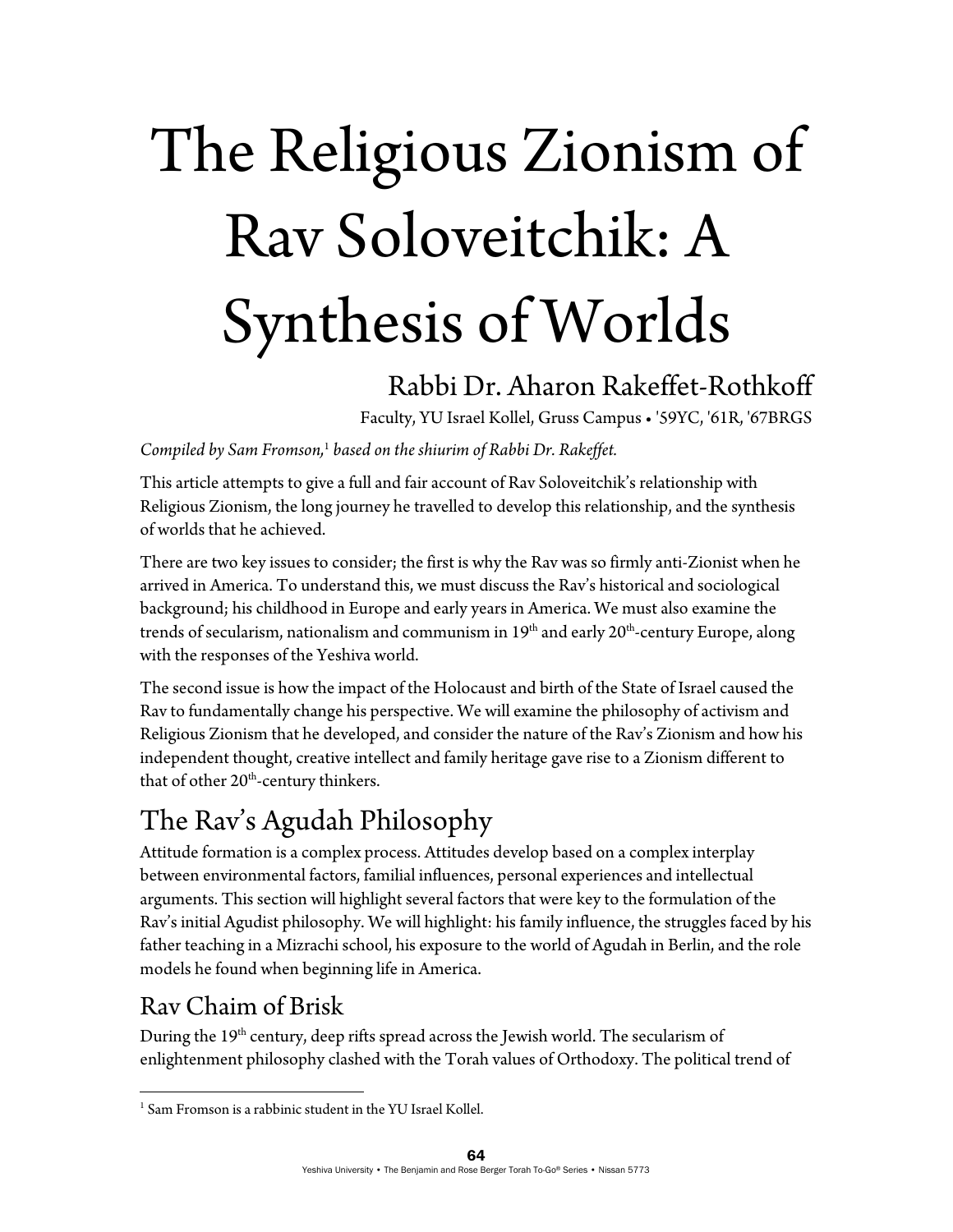nationalism in the 19<sup>th</sup> century also deeply impacted the Jewish world. If the Italians, Germans and Hungarians could have their own autonomous states, then perhaps this could also be a realizable dream for the Jewish people. The desire to return to Jerusalem and renew the link with *Eretz Yisrael* is embedded in religious thought and prayer, and nationalism provided a secular language in which to express this religious ideology. The continued presence of persecution and anti-Semitism acted to crystallize Jewish nationalism, and it was following the tragic accusation of Dreyfus for treason against France that Theodore Herzl first gave form to the dream of a Jewish State in Israel.

Zionism caused a huge upheaval in the Yeshiva world. Herzl appealed to many Jews, but the religious world recoiled from the practical secularism that he preached. The yeshiva world of Eastern Europe was partially isolated from the powerful influence of the Enlightenment, yet ideas still travelled from Western Europe and could have strong impacts. The most famous yeshiva of those times was Volozhin, and this drama was played out in their *beit midrash* even before Herzl began his campaign.

The most famous rosh yeshiva of Volozhin was the Netziv, Rav Naftali Zvi Yehuda Berlin; he was well versed in Enlightenment literature and was a passionate supporter of the nascent Zionist vision. His son, Rabbi Meir Berlin (who later changed his last name to Bar-Ilan), became the president of World Mizrachi, which the Religious Zionist Organization founded in 1902, and his closest student was Rav Kook.

The co-rosh yeshiva of Volozhin was Rav Joseph Dov Soloveitchik, and, though he left Volozhin to become the rabbi of Slutsk, his son, Rav Chaim Soloveitchik, stayed in Volozhin and soon rose to the fore. He became a dominant personality in the yeshiva, with many followers. Rav Chaim was vehemently opposed to Zionism, which he viewed as godless secular nationalism, which would only result in taking Jews away from Judaism. However, he deeply loved and cared about the holiness of the Land of Israel, delivering high level *shiurim* on *Kodashim* and *Taharot*  (two complex areas of the Talmud that are mostly applicable in Temple times)*.* This duality was a key component of the Rav's heritage.

#### Rav Moshe Soloveitchik in Warsaw

The Rav's father, Rav Moshe Soloveitchik, began his main rabbinic career as the community rabbi of the town of Khislavichi, where the Jewish population was mostly Lubavitch and religious. The Russian revolution changed Jewish life irreparably. Communism rampaged throughout Russia and religious life was decimated. Communism engendered a deep hatred of tradition and religion, and many youth were swept up in the tide as it engulfed the country. The Rav's family managed to escape from communist Russia and arrived in Warsaw. Warsaw was a center of Ger Chassidism and the Chassidic towns in Russia were centers of the newly founded Agudah movement. Agudah was founded in 1912 with the intention of creating an over-arching organization to unite Torah Jews in the face of secularizing influences. However, the conservative element rapidly gained dominance within the organization and Agudah came to be defined in opposition to Mizrachi and its support for Zionism. Agudah stood for the values of traditional European Torah Jewry and it was within this environment of ideological conflict that the Rav grew up.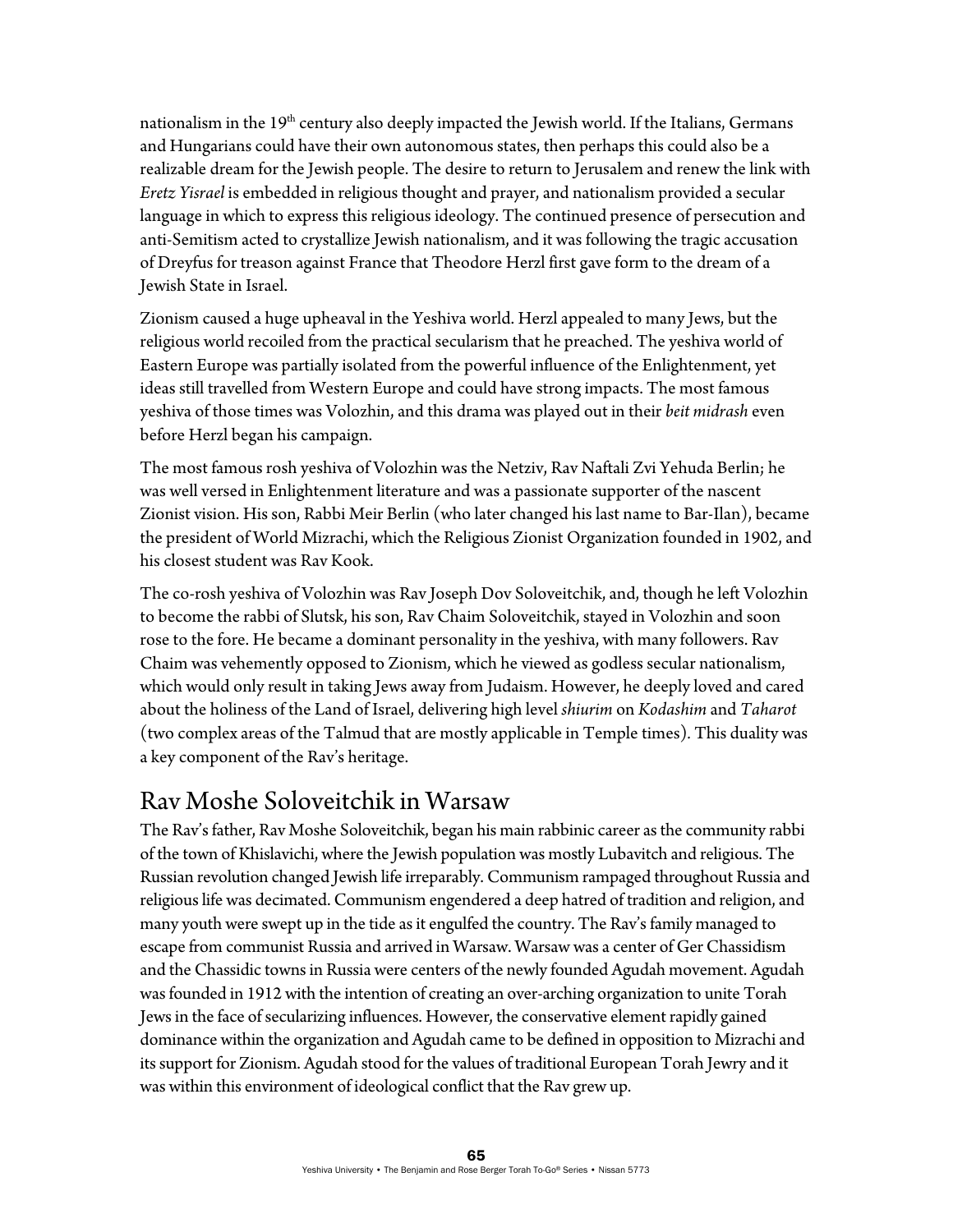Rav Moshe began teaching in a Mizrachi school, an enlightened institution in which secular studies were encouraged alongside Jewish studies. The Rav saw how his father was mocked and rejected by his family due to his association with a Mizrachi institution. Furthermore, the Rav saw his father suffering within the school, as his conservative views differed from the more radical and modern approach of certain members of the faculty. The intense sensation of pain a child feels when he sees his father unhappy runs deep, and the Rav's childhood experiences of watching his father suffer firmly established a negative association with Mizrachi organizations.

## Life in Berlin

In 1926, the Rav travelled to Berlin, the center of the German Jewish world. The Judaism and rabbinic life in Berlin was a world away from that which he had been exposed to in either Russia or Poland. He was exposed to the world of Torah and *Derech Eretz*, the legacy of Rav Hirsch. He attended *shiurim* of the *Sridei Aish*, went to visit Hildesheimer, and encountered a *beit midrash* full of rabbinic students with a mature secular education. This was not the Agudah that the Rav was exposed to in Russia, this was Agudah with PhDs; sophisticated, educated and worldly. The Rav was overawed by this experience. During the six years he spent in Berlin, he mixed with the greatest Jewish thinkers of the  $20<sup>th</sup>$  century, and was in the thrall of the great leaders of the Agudah movement. The Rav aspired to follow this path, to become one of these great Agudah leaders, entrenched in the world of Torah and of tradition, yet also well versed in secular philosophy, science and politics.

## Agudah in America

The third factor that influenced the formulation of the Rav's Agudist position was the role models he encountered in America. In 1932, the Rav came to the United States, brought in by the Chicago Hebrew Theological College. When the Depression hit the American economy, the community was unable to honor the contract, and so the Rav moved to Boston. Religious life in Boston was a challenge and the person that Rav Soloveitchik respected most was Rabbi Eliezer Silver. Rabbi Silver was the first American-made *talmid chacham*, a student of Rav Chaim Ozer who had come to America and worked in the insurance business before serving as a community rabbi in Harrisburg. In 1937, Rabbi Silver led the American delegation to the last European Agudah conference, and received a mandate to establish Agudah in the United States. Rav Soloveitchik was one of the founding members. In the late 1930s, when the rabbinic leaders of Agudah refused to support a boycott of Germany and of Hitler, the Rav sided with them. This decision seems perverse in hindsight, but we must recall that Agudah of the 1930s was still stuck in the mind-set of the ghetto. They maintained an inherent aversion to confronting government authority and they felt that a boycott would only anger Hitler and make the situation worse for European Jews.

The highlight of the Rav's Agudist career was the eulogy he gave in 1940 for Rav Chaim Ozer. This was the clearest, most expressive and eloquent expression of Agudah philosophy ever given on American soil. The Rav described two of the unique garments of the *kohen gadol* (high priest): the *tzitz* (head-plate) and the *choshen* (breast-plate). The *tzitz* represents the mind committed to halachic issues for which the *kohen gadol* is the ultimate authority, and the *choshen* represents worldly issues, the political, the military and the questions of practical reality for which the *kohen gadol* must also be the ultimate arbiter. There can be no separation between the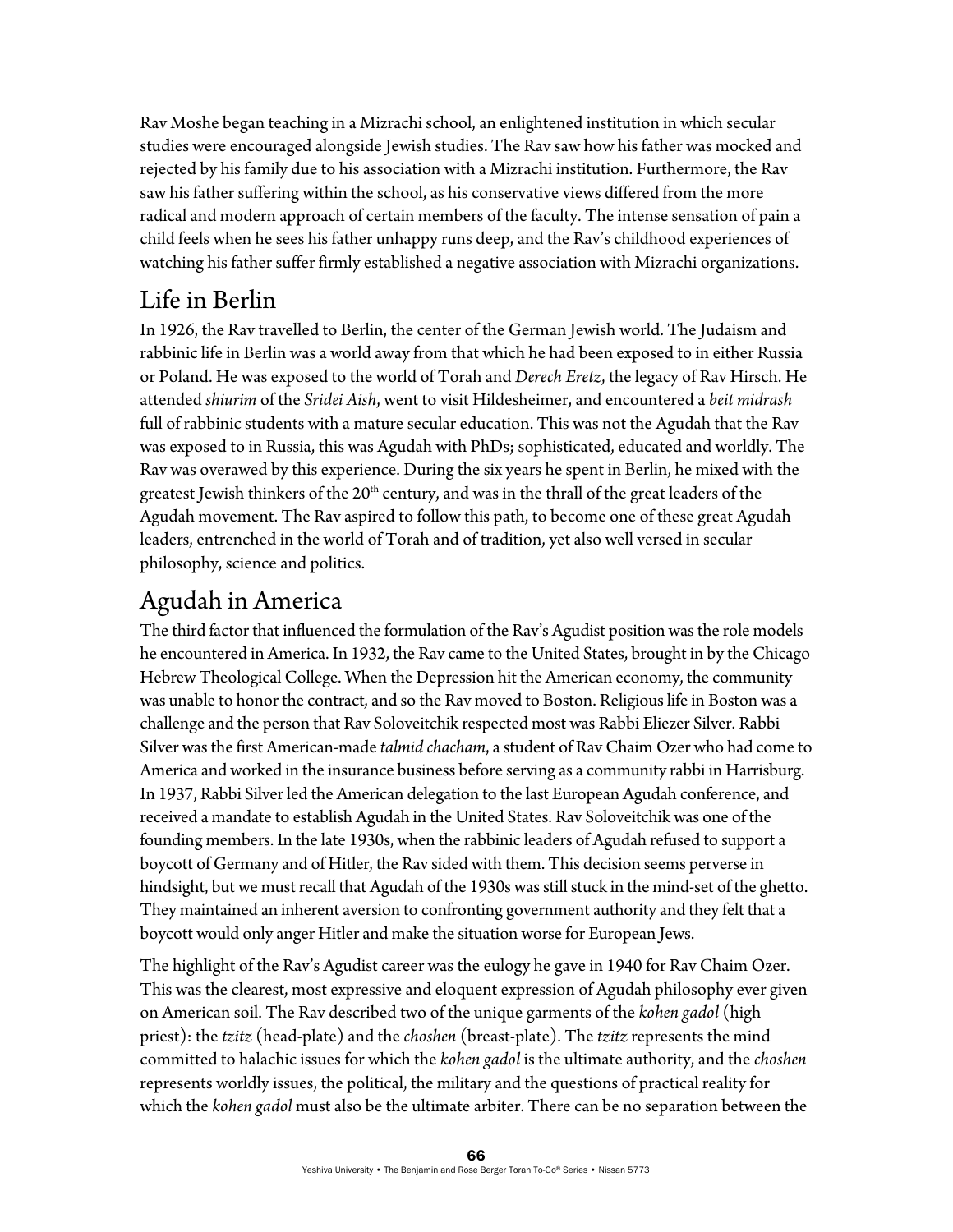bearer of the *tzitz* and the *choshen*; rabbinic control must be absolute in both realms. The Rav fully condoned the actions of the Agudah in not boycotting Hitler, and echoed Rav Chaim Ozer's disapproval of Zionism and the secularizing influences with which it was inextricably linked. For the Rav, secular Zionism's attempt to sever itself from the domain of halachah and from the purview of rabbinic authority could not be tolerated.

# Antithesis and Synthesis

We now deal with the issue of how the Rav justified the switch from being a committed Agudist to being a powerful and eloquent advocate for Religious Zionism. The Rav himself described this process in terms of a dialectic comprised of three stages: his thesis was Agudah, the primacy of the insulated Torah community and adherence to doctrine as defined by the rabbinic leadership; the antithesis was the pain, disaster and destruction of the Holocaust; and his synthesis was an activist Religious Zionism. In this section we explain the latter two stages of this journey and distinguish between two fundamental components of his great synthesis; first, the necessity for constant, dynamic reevaluation of *hashkafic* (worldview) decisions, and second, the religious mandate of activism and creativity. The Rav dealt extensively with the question of the rationale behind his change of heart, and we draw from his own allegory and exegesis to support and explain this process.

## Rejection and Destruction

The initial catalyst for the Rav's change of heart came in 1943, when the horrific nature of the destruction being wreaked among European Jewry became evident. American Jewry woke up to Hitler's crimes and many members of the Agudah leadership, who had rejected a boycott in the 1930s, announced that the time had come to take action. Two days before Yom Kippur, Agudah leaders, the Rav among them, marched to Congress to request a meeting with the president. The greatest rabbinic delegation that America could muster was denied an audience. Their protest went unanswered and they returned home, defeated and dejected. When the full extent of the destruction of European Jewry became apparent, the knowledge that six million Jews had been murdered and countless communities obliterated caused deep and lasting mental anguish. Furthermore, it caused the Rav to make a frank and full reevaluation of his philosophy. The Rav came to the decision that he had been wrong; he had been wrong about the primacy of rabbinic edict in the realm of *hashkafah*, and he had been wrong about the relevance of Jewish activism.

# Religious Innovation—Yosef and the Brothers

In his addresses to the American Mizrachi Association, which were subsequently transcribed as the *Chamesh Derashot*, the Rav explained the first aspect of this change of heart. The Rav noted that in the realm of halachah, the rabbinic majority reigns supreme. G-d gave the Torah to man and our capacity for halachic creativity and decision-making is axiomatic to a live and vibrant relationship to G-d. In *hashkafah* however, the rules are different. For questions that are outside the four volumes of the *Shulchan Aruch*, the focus is not on man's insight and deduction, rather we have to be constantly evaluating what it is that G-d wants of man. We have to continually reevaluate our decisions to ensure they align with *ratzon Hashem* (the will of G-d), and we have to adapt to the world around us. In *hashkafah*, there is no edict that is infallible and no rebbe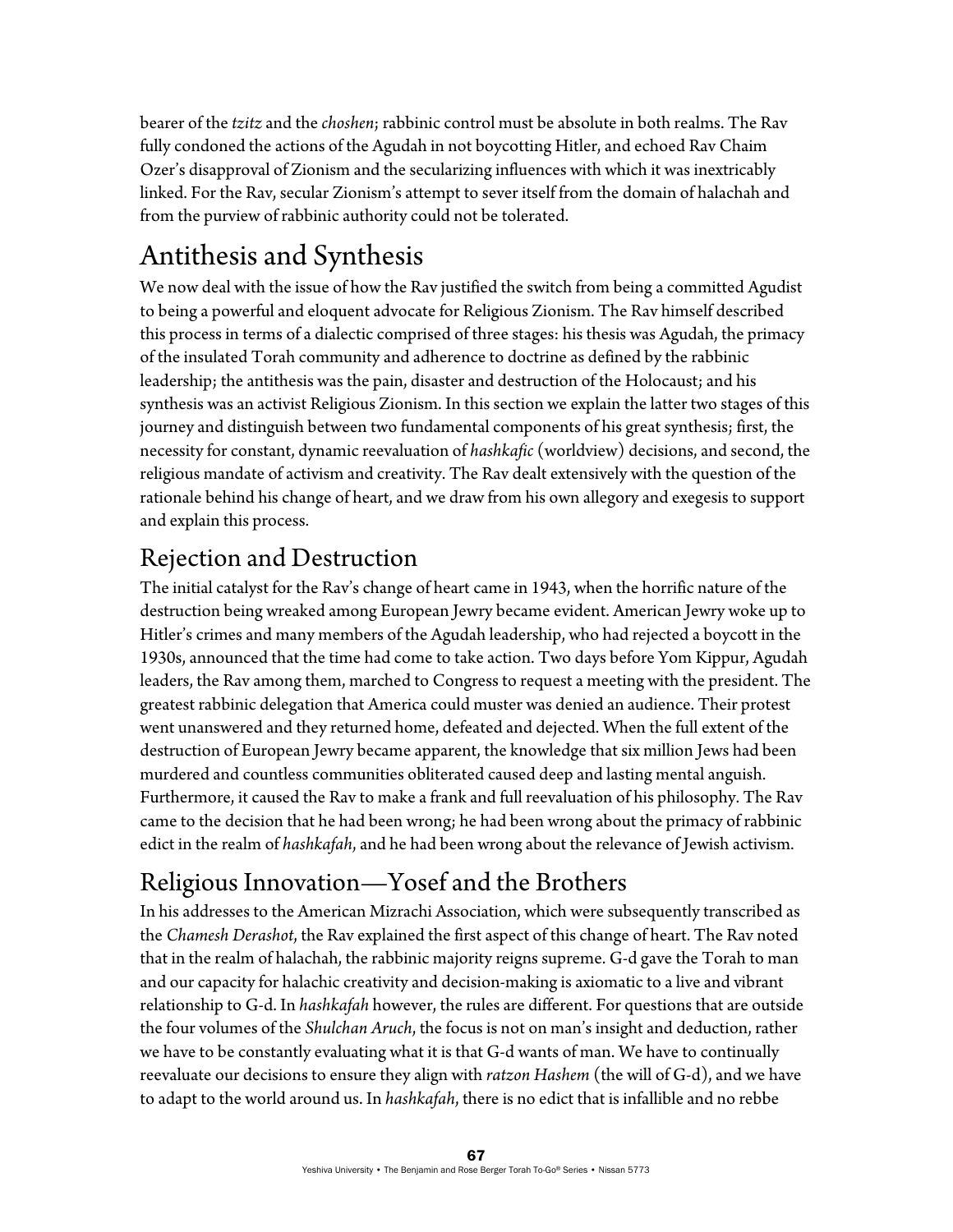who is exempt from this obligation for constant reappraisal and review. Once halachah is fixed by man it becomes law that even G-d cannot alter, the heavenly voice affirms *lo bashamayim hi—*it is not in heaven. *Hashkafah*, however, must be in a constant state of flux and adaptation.

The Rav connected this message to the conflict between Yosef and his brothers. All the children of Ya'akov knew that there would be an exile, as had been told to Avraham. Yosef wanted to question the comfortable life of the family and challenge them to rethink the status quo of life in Cana'an in preparation for the inevitable trials ahead. The brothers rejected this. They judged Yosef guilty of treason for even suggesting it; they were happy with life in Cana'an, comfortable, settled and secure. The divine voice rang out that Yosef was right. Yosef's visions proved true and he eventually ended up as viceroy over all of Egypt, able to guide them safely to Egypt and soften the blow of exile. The Rav explained that the Mizrachi of 1902 represented Yosef Hatzadik and Agudah represented the other brothers. Mizrachi wanted to reevaluate Jewish life in Europe, to prepare for the Jewish future and ensure Jewish continuity, whereas Agudah were content with the status quo. Mizrachi fought and dreamed, and without them there would have been no place for refugees to go to following the war. Without the *yishuv*, Hitler would have killed Judaism. The Rav saw this as a full retroactive justification of Mizrachi philosophy.

### Activism—Ya'akov and Eisav

The second component of the Rav's Religious Zionism was activism, the necessity for Jews to take a stand in world affairs, to be people of deeds as well as of books. He developed this philosophy building within the tradition of his father and grandfather. The essence of the Brisk conception of Torah is the mandate of *imitatio Dei*, intellectual creativity of man emulating the creativity of G-d through the study of Torah. The Rav felt that this creative power must also be actualized beyond the realm of the intellect and carried into the outside world. To substantiate this message, the Rav drew from the episode in which Rivkah engineers a deception of Yitzchak to give the *brachot* (blessings) to Yaakov. He described Yitzchak as the epitome of holiness and sanctity, the *korban shelamim* who never left the Land of Israel. According to Yitzchak's worldview, the best possible path for Ya'akov was to be as an "*ish yoshev ohalim"* (a man who dwelled in tents), insulated from the outside world, shielded from mundane physical, economic and political realities and able to focus solely on the study of Torah. According to Yitzchak's vision, if Ya'akov was ever in need of assistance in practical matters, he could turn to his brother Eisav, the worldly industrialist. That was the view of Yitzchak. Rivkah, however, thought differently; she told Ya'akov to go out into the field, to fight for the blessings of heaven and earth and to gain a foothold in the outside world. She realized that this was the only viable way in which the tent of Torah could survive. The Rav believed that the vision of Mizrachi was to extend beyond the tent of Torah, to establish the ownership of the Jewish people of the Land of Israel in the way that the returning exiles did in the times of Ezra, through weeding and plowing, digging wells and fortifying borders. The Rav came to believe with a full heart that the true achievement of the State of Israel was the creation of a people with a Gemarah in one hand and a plowshare in the other. This activism was at the heart of his Zionism and at the focus of his entire worldview.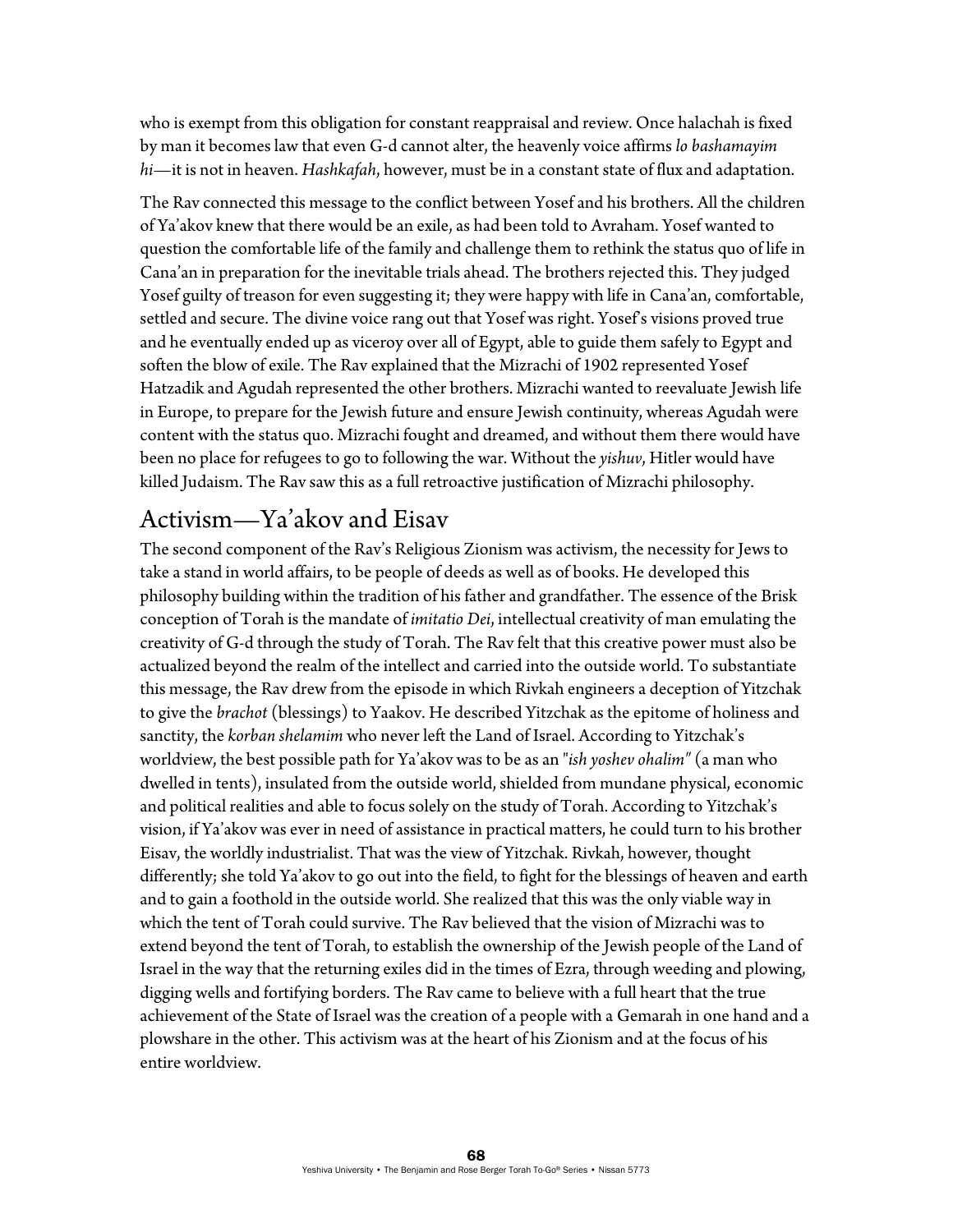## The knock of opportunity—*Kol Dodi Dofek*

Activism comes with obligation. If G-d gave us the power to act, we have a responsibility to do so. The Rav elucidated this beautifully in his 1956 speech at Yeshiva University entitled "*Kol Dodi Dofek.*" He told Shir Hashirim's tragic story of a couple deeply in love. One night the young lover knocks on his beloved's door, but she is too tired and tells him sleepily to go away and come back tomorrow. She awakens the next day and goes to look for him; she searches but eventually realizes that he is gone forever, lost to her for all time because she missed her opportunity. The Rav argued that each of us is given a chance to reach for something, to become great and to actualize our potential. We learn from Shir HaShirim that we must not let our apathy, feelings of inadequacy or laziness spoil this opportunity. The Rav spoke of six knocks on the collective door of the Jewish people, six awakenings to call us to awaken and reach for greatness. These six knocks were the six miraculous events accompanying the establishment of the State of Israel:

- The first knock was political; the alliance of the United States and USSR to vote for the existence of the Jewish State.
- The second was military; the victory of the tiny Jewish forces, handicapped by an arms embargo and massively outnumbered.
- The third was theological; the refutation of Christian doctrine by demonstrating that the Jewish people will again be a vibrant player on the world stage.
- The fourth was sociological; the fact that Jews from around the world felt proud to be Jewish and free to re-engage with their Jewish identity.
- The fifth was an international change of attitude due to the birth of the State of Israel; the fact that Jews had a position of power and a homeland meant that Jewish blood could no longer be spilt freely and without fear of retribution.
- The sixth and final knock was the influx of exiles; the return to Israel of Jews from across the world.

This speech became the most famous exposition of Religious Zionist thought given in the 20<sup>th</sup> century, and the philosophy it contained was a result of the Rav's personal journey over the previous decades.

## Brisker Zionism

The Religious Zionist thought developed by Rav Soloveitchik was significantly different to that of other 20<sup>th</sup>-century thinkers. For both Rav Soloveitchik and Rav Kook, Zionism was connected to Torah. For Rav Kook, however, Zionism was an *a priori* reflection of his Torah perspective, as obvious as *tefillah*, Shabbat or *kashrut*. For the Rav, Zionism was a *posteriori*, a position adopted after tumult and struggle. The Rav, therefore, did not grant Zionism an independent mandate in religious life. He rejected the position of Nachmanides, elucidated in his commentary on *Acharei Mot* (18:25), that mitzvot can only be properly fulfilled in Israel and that, therefore, *yishuv Eretz Yisrael* (settling the Land of Israel) is more important than all the other commandments combined. This position would lead to the conclusion that Zionism is more important than every other aspect of Torah life. The Rav whole-heartedly rejected this; he believed that Zionism, as with every other *hashkafah*, must be actualized solely within the bounds of a rigid